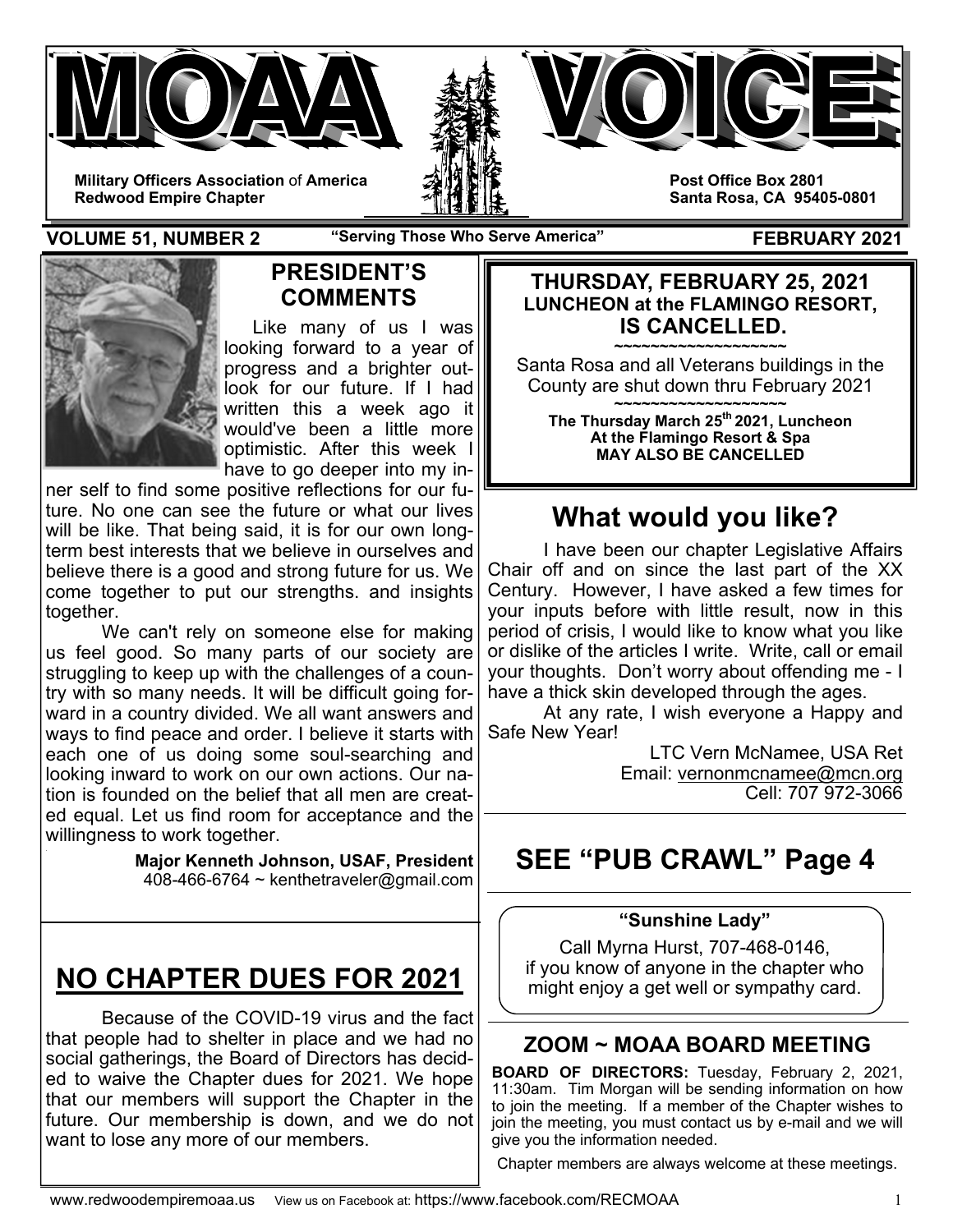### **SCHOLARSHIP APPLICATIONS**

 The application period for COL William G. Brey Scholarships will open on January 1, 2021, and will close on March 15, 2021. Closing date is firm. Those eligible to apply for scholarship assistance are children, wards, and lineal descendants (including grandchildren, great-grandchildren, and greatgreat-grandchildren, natural or adopted) of living or deceased officer, warrant officer, or auxiliary members of the Chapter. Scholarship eligibility is limited to those pursuing undergraduate academic and professional certificate programs. Applications will not be accepted for support of graduate studies.

Our experience is that it can take some time for prospective applicants to gather all the required supporting documentation, then prepare and submit the completed application before the cutoff date. We therefore recommend that Chapter members advise eligible family members of scholarship availability and contact information early enough to give them sufficient reaction time.

 Application forms are available. They may be obtained by writing to:

 **Secretary, Redwood Empire Chapter, MOAA** P. O. Box 2801 Santa Rosa, CA 95405-0801

or by directly contacting Scholarship Committee Chairman:

**Lee P. Hoskins**

 P. O. Box 2801 Santa Rosa, CA 95405-0801 – Phone: (707)328-2316 or e-mail: leehoskins@live.com

 Lee will provide them immediately to all interested parties by fastest means available.



# **COMING SOON!!!! THE COL BREY SCHOLARSHIP AND MERIT AWARDS HAVE BEEN REVISED TO REFLECT GRADES, MERIT, ANDHUMANITY!!! OPEN TO:**

High school seniors or High school graduates

• to pursue a college degree

• to enroll in a professional training program such as fire prevention, electrician, police protection, auto mechanics, culinary school, or comparable training programs.

- college undergraduates
- previous applicants of the Brey Scholarship

The Brey Scholarship is limited to a maximum of **two** awarded scholarships per applicant. j

## **LETTER FROM RECIPATANT OF THE COL BREY SCHOLARSHIP**

#### Dear MOAA Redwood Empire chapter

 I have just finished my first trimester at the Milwaukee school of engineering majoring in civil engineering. After arriving on campus, I joined engineers without Borders an organization that makes a difference for the engineering projects that empower communities to meet basic human needs. Along with the engineers without Borders, they became part of the American Society of civil engineers were I have been hearing and learning from many industry experts and companies about the structural and construction field. One of the companies that is picked my interest what is a general contracting firm named Hensel Phelps. After participating in the career fair and interviewing with Hensel Phelps, I received an internship offer for the summer of 2021 at the Pleasanton California office.

 Your financial support has helped make it possible for me to achieve all of the above in the first three months that I have been intending the Milwaukee school of engineering, and I'm very grateful for the generosity of the MOAA Redwood Empire chapter. I plan to seek out even more challenging opportunities that will allow me to learn and grow while becoming a well prepared civil engineer

**Sincerely** 

# Lily Swanson

**NOTE:** The recipient is the Grand daughter of Ken & Dayle Johnson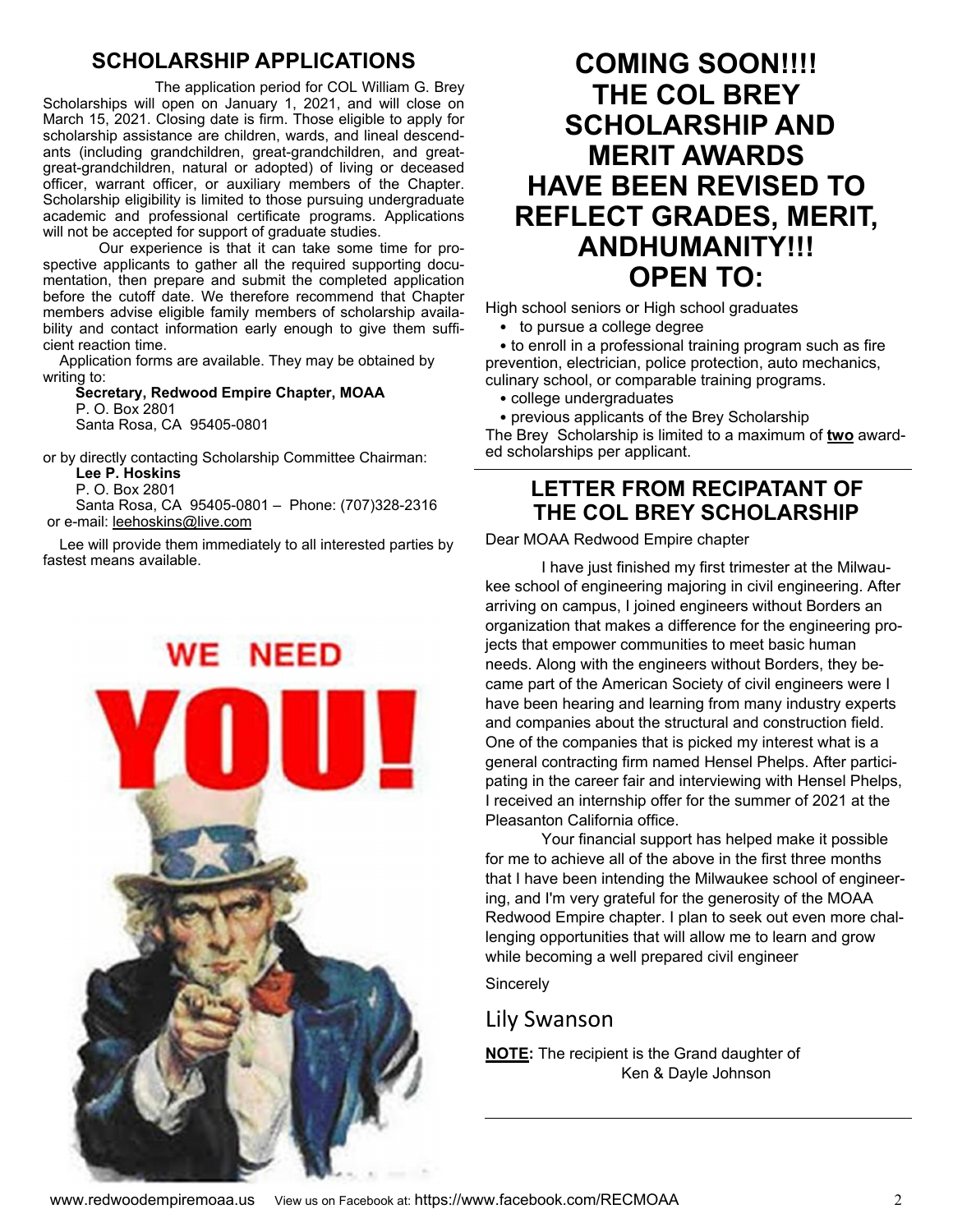### **Legislative Affairs – February 2021 LEGISLATION:**

#### **General Information**

 **Responses to Questions.** For those who took the time to call or email me in response to my query regarding your thoughts concerning legislative actions, my sincere thanks. So, here comes some of my answers:

**DIC-SBP "Widows Tax" Offset**. This has been a very thorny issue for many years and finally legislation passed in 2019 to start to take effect in 2021.

 With the new law, starting in January 2021 ending in January 2023, beneficiaries will have the offset reduced in three phases and only affect SBP and SSIA payments issued by DFAS. The changes do NOT affect Dependency and Indemnity Compensation (DIC) payments from the Department of Veterans Affairs (VA). Eligible surviving spouses will continue to receive the full amount of DIC from the Department of Veterans Affairs.

 To try to help understand how this works, let's look at the **following example**: - A service member's beneficiary gets a \$1500/month retirement based on her husband's retired pay but he had been awarded \$1000/disability (DIC) paid by the VA. Upon his death, his wife will receive the DIC of \$1000/month however her SBP of \$1500 will be reduced by the DIC offset leaving \$500 of SBP.

 - With the new law starting in January, one third of the offset up to \$327 per month increasing for three years until the offset is eliminated. This offset will be deposited in a separate payment to her SSIP (Special Survivors Indemnity Account) monthly until 31 December 2022 at which time the account will closed leaving everything paid through the SBP annuity. The full DIC payment will continue with no interruption.

**South Korean Peace Medal.** Although this medal was awarded several years ago, effort is being made to find out if this award can still be available for those individuals who, due to administrative lapse, did not receive their medal.

**New California Tax Proposals.** There have been some questions regarding new tax proposals to pay for the budget shortfalls. These ideas are real.

**-California Wealth Tax** could become first of its kind in US under new proposal AB 2088, which would create a first-in-the-nation wealth tax. The tax rate would be 0.4% of net worth, excluding directly held real estate, that exceeds \$30 million for single and joint filers and \$15 million for married filing separately. Filers would have to report all assets including stock in publicly and privately traded corporations; interests in partnerships, private equity or hedge funds; cash, bonds and savings accounts; mutual funds, futures and options; art and collectibles; offshore financial assets, pension funds, non-mortgage debt, real property and mortgage debt.

 - Surcharges of 1% to incomes (joint or single) between roughly \$1 million and \$2 million, 3% on income between \$2 million and \$5 million, and 3.5% on income greater than \$5 million, bringing the top rate to 16.8%. California's top rate today, at 13.3%, is already the highest in the nation.

 -**Moving out of State Tax** tied onto AB 2088 would not only impose the nation's first state wealth tax, it also seeks to continue assessing that tax for ex-Californians up to *ten years* after they've moved away. As legal experts and fellow lawmakers have pointed out to the sponsors of AB 2088, this proposed exit tax is likely to be struck down in court if it is enacted.

**-Retroactive Tax – AB1253** increases income tax rates for high income earners from 13.3% to 16.8% retroactively to January 1, 2020. Unfortunately, this can affect successful small business owners.

#### **Federal**

**NDAA (National Defense Authorization Act)** 

passed over President's veto on January 1. There are many areas where we, as members need to stay alert. While the NDAA has passed, it only authorizes, *it does not necessarily fund* a particular item. Therein comes the sticky part – getting the \$\$\$\$. We face many challenges this year and will every member's support.

With a rising national debt of more than \$27 trillion, and a deficit of more than \$3 trillion, we can plan on vigorous attempts to control federal budgets, reduce or eliminate expenditures or entitlements. **Stay tuned!** 

**National MOAA Objectives** several of which follow:

**- Concurrent Receipt** to provide concurrent receipt of retired pay for those disabled due to combat wounds suffered before reaching normal retirement at 20 years.

**- Protect Military Honors Arlington National Cemetery** through new language in the NDAA that will direct expansion of our national cemetery, protect full military honors for 20-year retirees and prevent reduction of current eligibility.

**- Ensuring Survivors Benefits by requiring the VA to seek a medical opinion in the case** of any veteran who has a service-connected condition and who passes away due to the coronavirus. This medical opinion could be crucial in obtaining survivors' benefits.

 **- Protect Healthcare and Service Earned Benefits** which will be targeted during fiscal rollout during 2021.

- TRICARE for Life/TRICARE Prime enrollment fees, increases to costs for active-duty family members will also be targeted in 2021.

**- Achieve Equity of Benefits, Protections and Administrative Support** to eliminate pay, benefit, and retirement credit inequities to honor the vital role of our Guard/ Reserve service members.

**- Sustain Pay Raises for Service members and COLA Raises for Retirees** as these represent a commitment on behalf of our government to recognize their service and sacrifice, past and present. Budget challenges often focus on reducing such outlays to help fund weapons acquisition and other programs. No doubt such challenges will appear in coming years

#### **State**

**Early Assessment** of the coming year for the State has been presented at the top of this article.

**CALMOAA** is working up a list of legislative priorities based on the latest budget proposal to be shared shortly. **Stay tuned!** 

LTC Vernon McNamee, USA Ret Legislative Affairs Chairman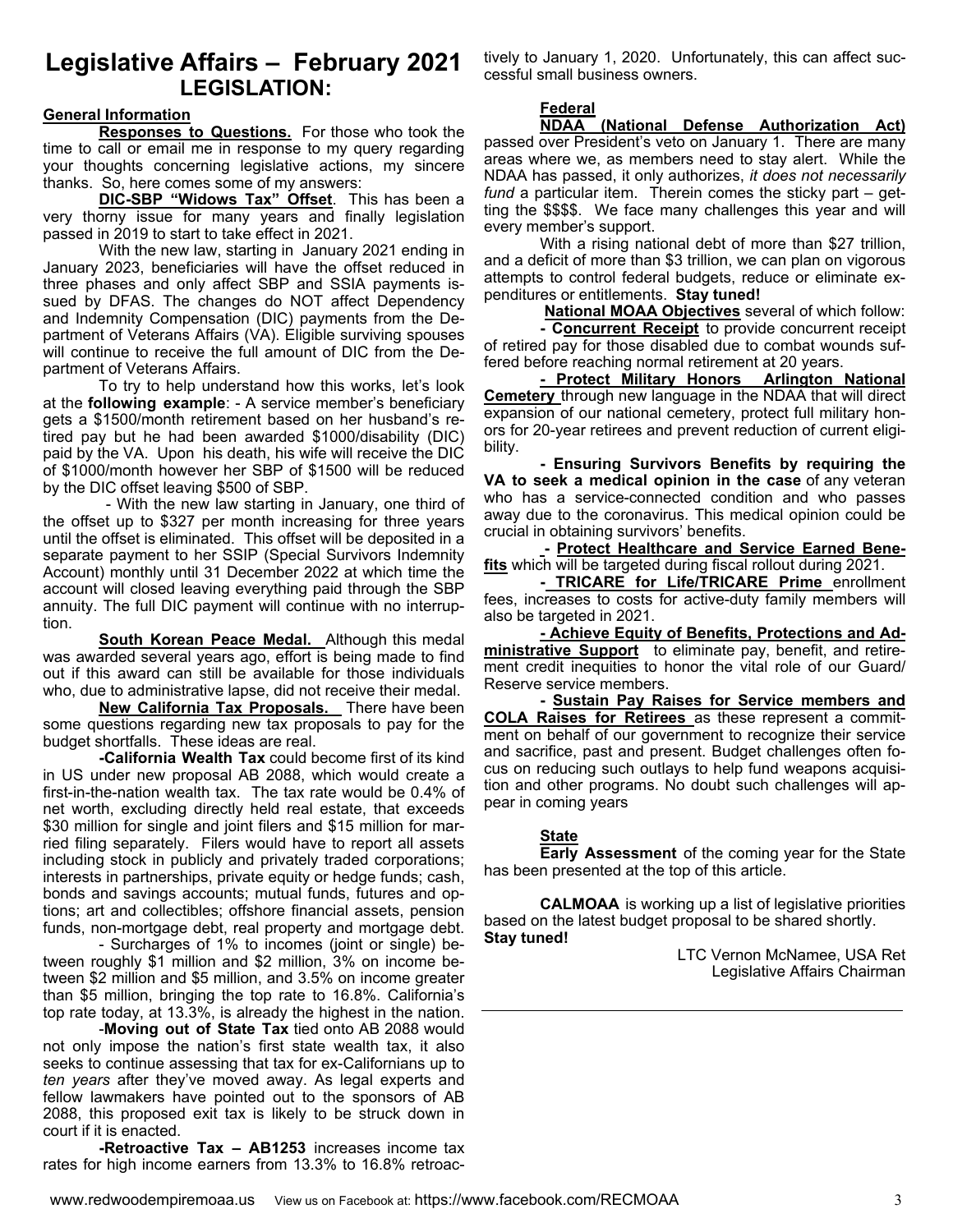### **RECMOAA Zoomers Pub Meeting**

Our first Pub Meeting using Zoom on January  $12<sup>th</sup>$ went well with about 10 members attending for most of an hour. It was nice to just chat about various things and most of us shared a funny story's or jokes.

 So…..we'll do it again on the second Tuesday in February at 4pm. Tim Morgan will again setup a monthly Zoomer Pub Meeting. Should last about an hour and attendance is purely optional. The access information for the meeting on February  $9<sup>th</sup>$  is as follows:

## **Join Zoom Meeting**

https://us02web.zoom.us/j/6103642462? pwd=TldaYXdwZ3l5OEJ4SGFVcHIwNjFjZz09

> Meeting ID: 610 364 2462 Passcode: 464646 Dial by your location +1 669 900 6833 US (San Jose)

**Note**: if the link above does not work for you, go to https://Zoom.us/Join and enter the Meeting ID and Passcode above, or for voice only, use the dial in number above.

Hope to 'see' some of you there in February.

Major Kenneth Johnson, President







Bev 1958

Bev 2018

### **Redwood Empire Chapter member CPT WILLIAM ANDERSON, USA**

**Is offering his service to members and veterans in need.** 

He realizes that the country is presently going through a rough time, because of the present COVID-19 virus and shelter in place, there are a lot of people with many different needs. He is offering to our members and any veterans organizations his help.

 As a landlord he can repair many house issues for our their members. **FREE!** They only need to pay for parts.

 He can transport supplies. He lives in Santa Rosa. He owns 46 properties in this state alone and is his own maintenance service. He does many kinds of things.

 Anyone can call him and he will give you more details.

~~~~~~~~~~~~~~~~~~~~~~~~~

Call: William Anderson at 707-331-0366

Dear Military Officers Association

 I am in receipt of the monthly newsletter. Thank you for inclusion of my notice of assistance,.

 To date I have a member scheduled for assistance this week.

 It is important to have a cell phone or the ability to electronically transmit a photo of the problem. This assists with facilitating a resolution to the problem.

 Please alert the membership, via this letter, that caller ID should be disabled. I can NOT return calls if there is no number available.

 My family has rebuilt a burned home in 22 days that USAA stated would take a year! In addition, we acquired and refurbished (rebuilt) nine more properties. We have two more escrows planned to close early January ;and several more offers filed.

 My children are performing well. William at 15 just completed 100 credits at SRJC with a likely 4.0. Today he will be applying to SSU for Fall. Audrey ships to Basic training mid March but completed Fall SRJC with a projected 4.0. She will start OCS after completion of her training. Ermingard my youngest continues with her language training but she requires a new Russian tutor.

 We ae still willing to provide a weeks rations and 5 gallons of fuel for those in need.

Happy New Year. Truth and Courage

# William Anderson

Cc: SAR, American legion, VFW, SF Assoc.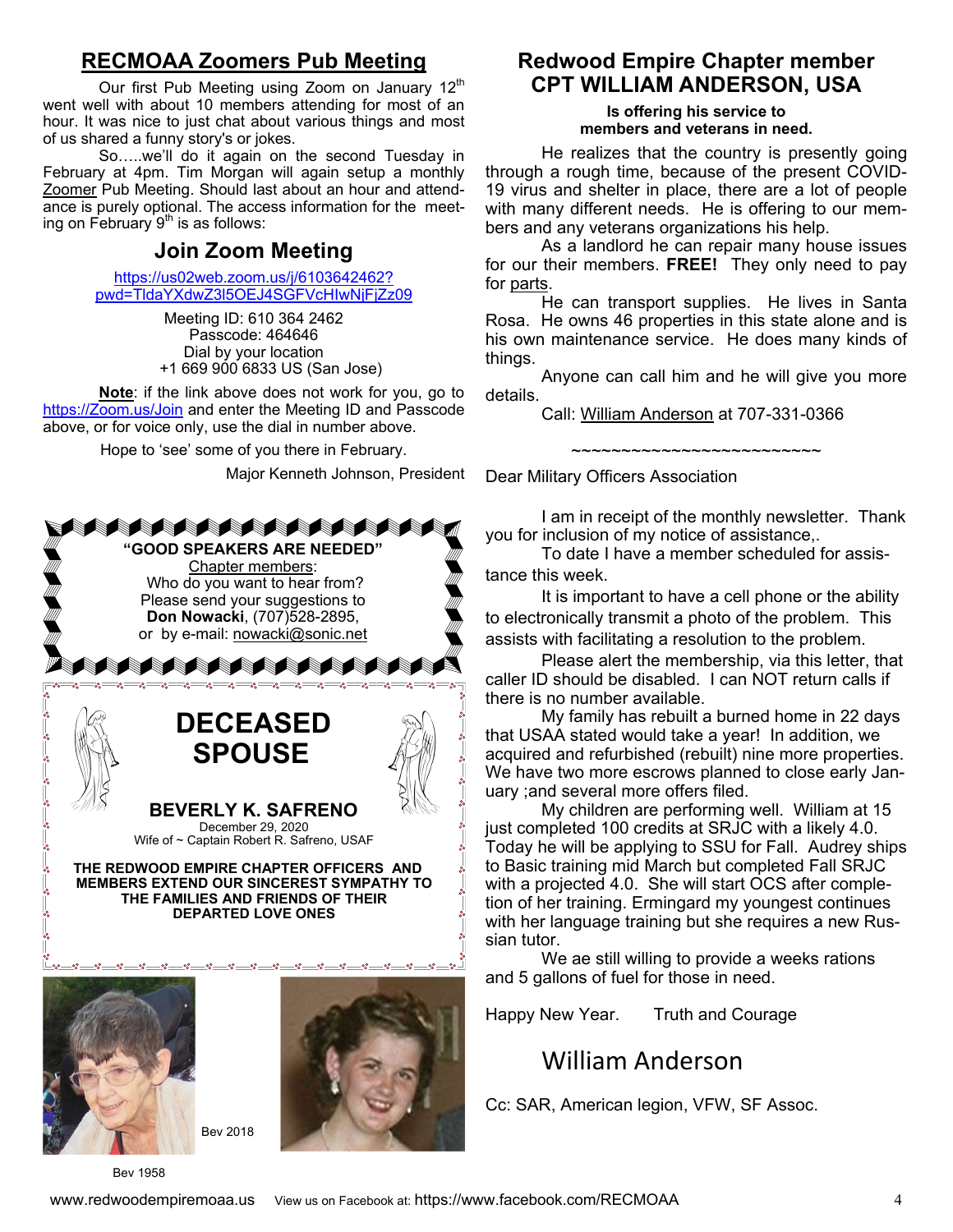# **MISSION STATEMENT FR0M MOAA**

MOAA is the nation's largest and most influential association of military officers. It is an independent, nonprofit, politically nonpartisan organization.

 With more than 350,000 members from every branch of service - including active duty, National Guard, Reserve, retired, former officers, and their families - we are a powerful force speaking for a strong national defense and representing the interests of military officers at every stage of their careers.

 MOAA's highest priority is providing first-class service to our members. We are the leading voice on compensation and benefit matters for all members of the military community. We provide expert advice and guidance to our members.

### **Purpose**

 While the association does advocate a strong national defense, it does not, as an association, become involved in matters pertaining to military strategy or individual weapons systems of the various services. The association's board of directors has long believed that such decisions can be made only by those who have all of the facts available to them: today's actively serving military leadership.

 The association plays an active role in military personnel matters and especially proposed legislation affecting the career force, the retired community, and veterans of the uniformed services. MOAA's overarching goals are captured in its resolutions, which reflect the views of the entire membership. The membership provides input and votes on resolutions every two years (on even years).

 While MOAA is permitted by law to lobby and does so actively - its status as a tax-exempt veterans organization precludes it from participating in political activities, which are defined as intervening directly or indirectly in any political campaign on behalf of or in opposition to any candidate for public office. Stated briefly, the association may advocate issues, but it may not advocate the election or defeat of particular candidates or political parties.

### **History**

 MOAA was founded in Los Angeles, Calif., on Feb. 23, 1929. The first leaders of the association hoped that by joining together they could provide assistance and advice to other military officers. This concern for others fostered natural fraternal relations among members from all branches of the uniformed services.

 By the beginning of World War II, MOAA's leaders realized that they needed to reorganize and expand to become an effective force on behalf of their members. In what turned out to be a wise decision, MOAA moved to Washington, D.C., in 1944 with a membership of 2,600.

 After a membership vote in September 2002, the association changed its name from The Retired Officers Association (TROA) to the Military Officers Association of America (MOAA), on January 1, 2003. Through an act of Congress in 2009, MOAA was granted a federal charter. This gave MOAA an expression of congressional support for all of the group's activities as a veterans service organization. It also enabled all state-level MOAA affiliates to represent veterans on governor-level veterans advisory councils.

 Today, MOAA has grown to a membership of more than 350,000 members and is the country's largest military officers' association. MOAA's purpose also has grown to include career transition assistance, improved member products, military benefits counseling, educational assistance to children of military families (to include enlisted), and strong involvement in military professionalism activities.

### **Leadership**

 The association is governed by a board of directors consisting of 36 officers from the seven uniformed services. Four of the association's national officers - the chairman of the board and three vice chairmen - are elected by the board of directors. Also elected as association officers by the board of directors (from outside the board membership) are the president, chief financial officer, and secretary, all of whom serve on MOAA's professional, salaried staff.

 The president and staff directors conduct daily business from the headquarters in Alexandria, Va.

### **Membership**

 Membership is open to active duty, National Guard, Reserve, retired, and former commissioned officers and warrant officers of the following uniformed services: Army, Marine Corps, Navy, Air Force, Space Force, Coast Guard, Public Health Service, and National Oceanic and Atmospheric Administration.

 Memberships also are available for surviving spouses of deceased officers.